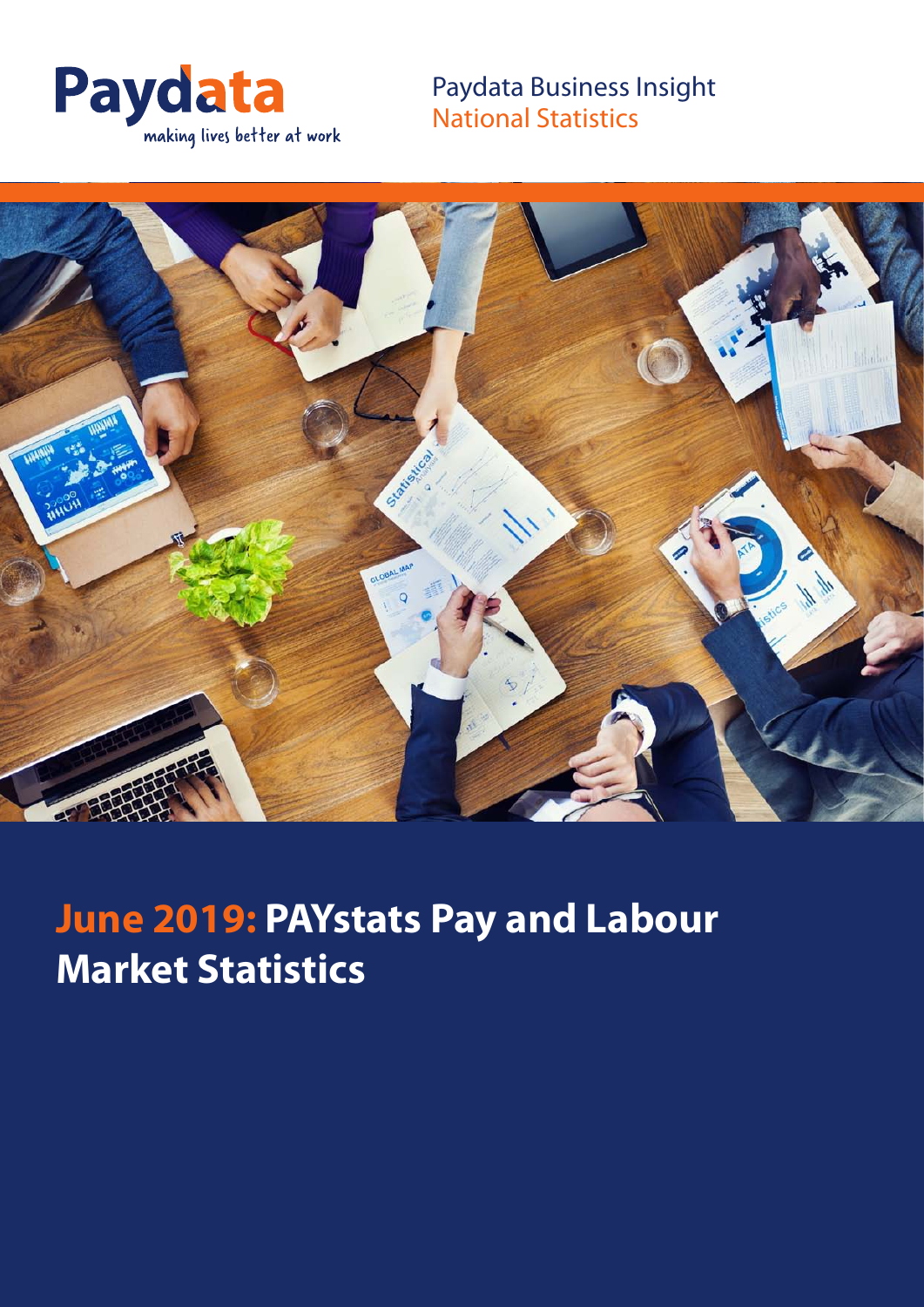## **PAYstats at a glance**

Our round-up of key statistics, covering inflation, employment and average earnings.



Notes: ^ Consumer Prices Index including owner occupiers' housing costs (CPIH) was re-designated as a National Statistic on 31 July 2017. ^^ RPI has lost its designation as a National Statistic but is still used for some indexing purposes. ONS has ceased publication of RPIJ as of March 2017.

Data source: Adapted from data from the Office for National Statistics licensed under the Open Government Licence v.1.0. Please note the specific definitions for the measures above vary.

#### **June 2019: PAYstats Pay and Labour Market Statistics**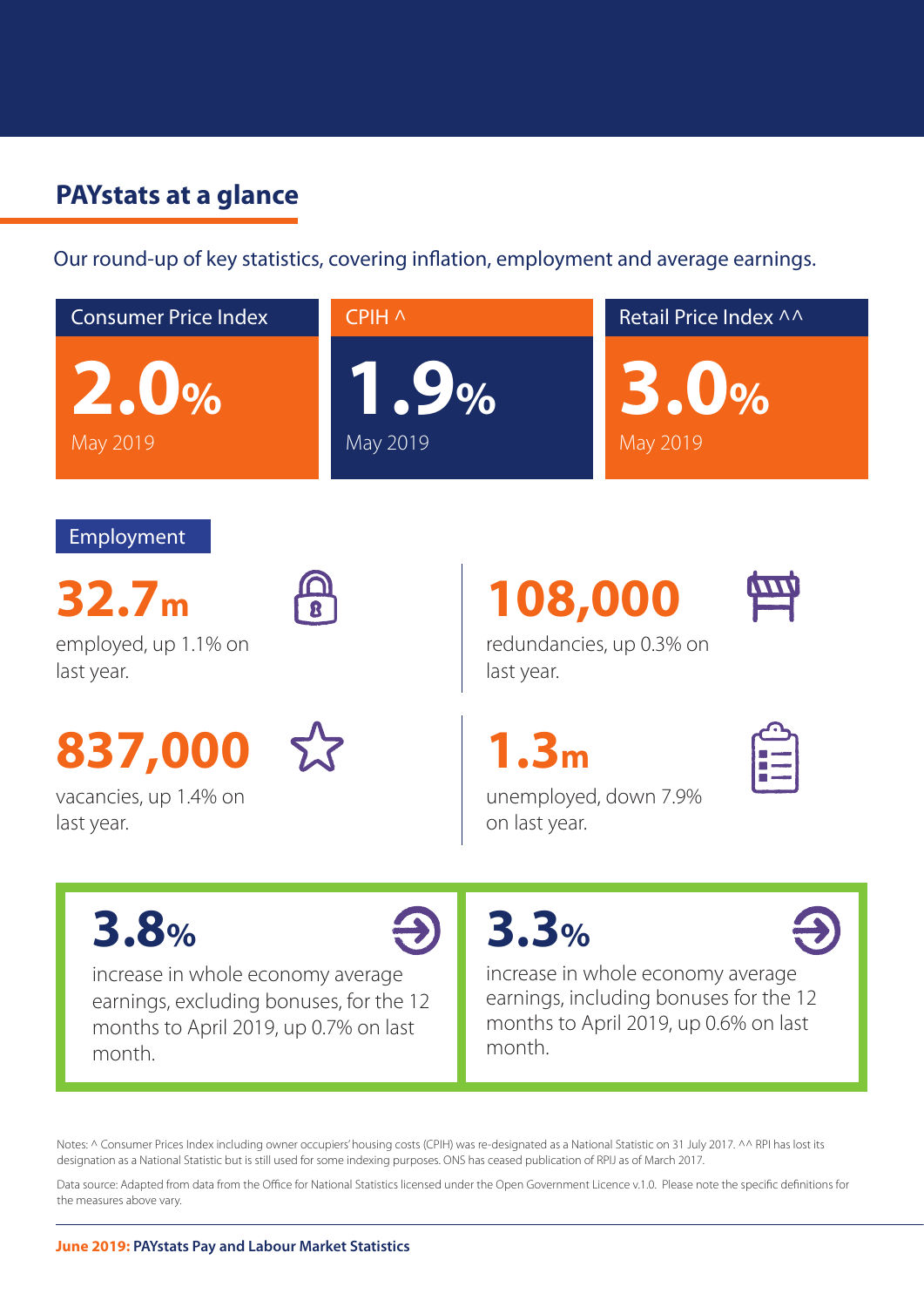

## **PAYstats in detail**

|                                           |        | Jobs $*$<br><b>Vacancies</b> |                 | Redundancies   |                | Unemployment |                |          |
|-------------------------------------------|--------|------------------------------|-----------------|----------------|----------------|--------------|----------------|----------|
| <b>Reference Period</b>                   |        | Feb - Apr 2019               |                 | Mar - May 2019 | Feb - Apr 2019 |              | Feb - Apr 2019 |          |
|                                           | 000's  | Change                       | 000's           | Change         | 000's          | Change       | 000's          | Change   |
| All UK                                    | 32,746 | 1.1%                         | 837             | 1.4%           | 108            | 0.3%         | 1,304          | $-7.9\%$ |
|                                           |        |                              |                 |                |                |              |                |          |
| Manufacturing                             | 2,735  | 1.1%                         | 57              | $-4.8%$        |                |              |                |          |
| Construction                              | 2,394  | 2.4%                         | 27              | 15.5%          |                |              |                |          |
| Wholesale, retail &<br>motor repair       | 4,999  | 0.0%                         | 136             | 2.3%           |                |              |                |          |
| Transport & storage                       | 1,749  | 4.2%                         | 43              | 7.8%           |                |              |                |          |
| Accomodation & food<br>services           | 2,427  | 1.9%                         | 94              | 7.8%           |                |              |                |          |
| Info & communications                     | 1,616  | 5.6%                         | 48              | 1.7%           |                |              |                |          |
| Financial & insurance                     | 1,116  | $-0.6%$                      | 33              | $-15.0%$       |                |              |                |          |
| Real estate                               | 567    | $-3.3\%$                     | 10 <sup>°</sup> | $-8.1%$        |                |              |                |          |
| Public admin, defence,<br>social security | 1,514  | 1.8%                         | 23              | 6.1%           |                |              |                |          |
| Education                                 | 2,986  | 1.5%                         | 52              | 7.5%           |                |              |                |          |
| Health & social work                      | 4,471  | 1.7%                         | 136             | 4.9%           |                |              |                |          |
| Other services                            | 936    | 1.3%                         | 21              | $-15.5%$       |                |              |                |          |

**EMPLOYMENT** (seasonally adjusted, change calculated for last 12 months)

#### **AVERAGE EARNINGS** (seasonally adjusted)

|                                                 | <b>Excluding bonuses</b>     |                                    | <b>Including bonuses</b>     |                                    |  |
|-------------------------------------------------|------------------------------|------------------------------------|------------------------------|------------------------------------|--|
| <b>April 2019</b>                               | Change from 12<br>months ago | % point change<br>since last month | Change from 12<br>months ago | % point change<br>since last month |  |
| Whole economy                                   | 3.8%                         | 0.7%                               | 3.3%                         | 0.6%                               |  |
|                                                 |                              |                                    |                              |                                    |  |
| Private                                         | 3.8%                         | 0.5%                               | 3.7%                         | 1.4%                               |  |
| Public                                          | 4.2%                         | 2.0%                               | 4.2%                         | 1.6%                               |  |
| <b>Services</b>                                 | 3.8%                         | 0.5%                               | 3.3%                         | 0.4%                               |  |
| Finance & business<br>services                  | 4.0%                         | $-0.4%$                            | 3.7%                         | $0.7\%$                            |  |
| Public sector exc.<br><b>Financial services</b> | 4.2%                         | 2.1%                               | 4.2%                         | 1.9%                               |  |
| Manufacturing                                   | 2.3%                         | 0.1%                               | 2.0%                         | 1.1%                               |  |
| Construction                                    | 4.3%                         | 1.1%                               | 4.9%                         | 1.8%                               |  |
| Wholesale, retail,<br>hotels & restaurants      | 2.7%                         | 0.7%                               | 1.3%                         | 2.0%                               |  |

Notes: \* Sector breakdown as at March 2019.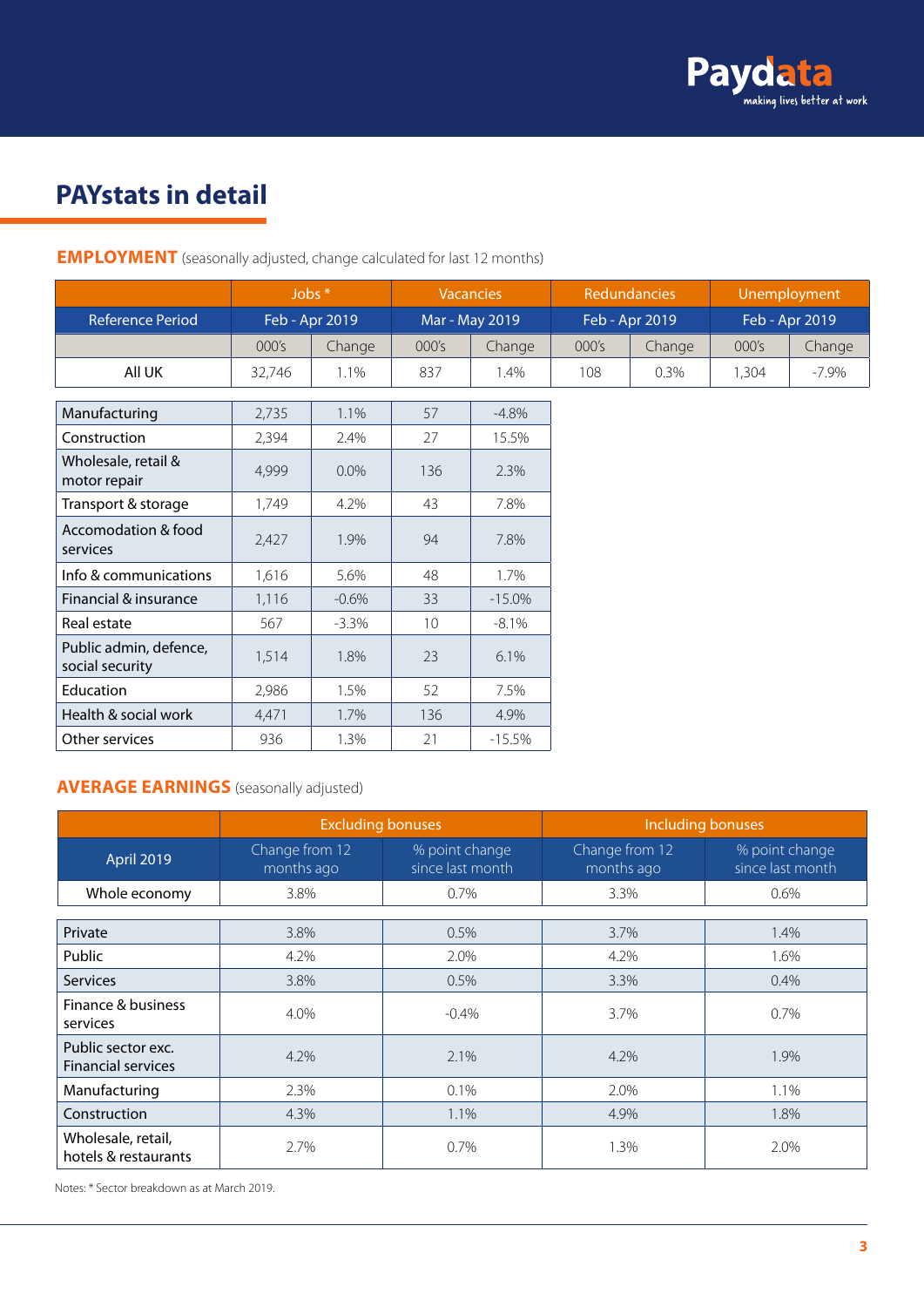## **Current Rates**

| <b>NATIONAL MINIMUM WAGE (NMW)</b><br>For more information: www.gov.uk                                                                                                   |                         |
|--------------------------------------------------------------------------------------------------------------------------------------------------------------------------|-------------------------|
| Workers 21 years and over:<br>Workers 18-20 years old:<br>Workers 16-17 years old:                                                                                       | £7.70<br>£6.15<br>£4.35 |
| Accommodation offset - maximum per day<br>that can be offset against the NMW where<br>employer provides accommodation.                                                   | £7.55                   |
| Apprentice minimum wage rate for:<br>- apprentices under 19 years old<br>- apprentices aged 19 and over, but in the<br>first year of their apprenticeship                | £3.90                   |
|                                                                                                                                                                          |                         |
| <b>NATIONAL LIVING WAGE</b><br>For more information: www.gov.uk                                                                                                          |                         |
| The compulsory National Living Wage (NLW)<br>was introduced in April 2016. The NLW effec-<br>tively increases the National Minimum Wage<br>for workers aged 25 and over. | £8.21                   |
|                                                                                                                                                                          |                         |
| <b>LIVING WAGE</b><br>For more information: www.livingwage.org.uk                                                                                                        |                         |
| The Living Wage is set independently and<br>calculated according to the basic cost of<br>living in the UK.                                                               |                         |
| - UK hourly rate:<br>- London hourly rate:                                                                                                                               | £9.00<br>£10.55         |

#### **STATUTORY MATERNITY PAY**



Statutory Maternity Pay is paid for up to 39 weeks: - the first 6 weeks: 90 per cent of average weekly earnings (AWE) before tax

- the remaining 33 weeks: £148.68 or 90 per cent of AWE (if lower)

Statutory Paternity Pay:

- 1 or 2 weeks consecutive leave: £148.68 or 90 per cent of AWE (if lower)

Statutory Adoption Pay is paid for up to 39 weeks:

- the first 6 weeks: 90 per cent of AWE before tax
- the remaining 33 weeks: £148.68 or 90 per cent of AWE (if lower)

| <b>STATUTORY SICK PAY</b><br>For more information: www.livingwage.org.uk |                            |
|--------------------------------------------------------------------------|----------------------------|
| Standard weekly rate                                                     | £94.25                     |
| Maximum period                                                           | 28 weeks in<br>any 3 years |
|                                                                          |                            |

## **STATUTORY REDUNDANCY PAY**

Statutory redundancy pay rates are based on age and length of employment:

**INMIT** 

- 1.5 weeks' pay for each year of employment after their 41st birthday
- 1 week's pay for each year of employment after their 22nd birthday

- 0.5 week's pay for each year of employment up to their 22nd birthday

Length of service is capped at 20 years.

Calculation of age and service is counted back from the date of dismissal.

For redundancies made on or after 6 April 2019, the weekly pay is capped at £525 and the maximum statutory redundancy pay is £15,750. If redundancy was made before 6 April 2019, these amounts will be lower.

#### **WORKING TIME**

#### For more information: www.gov.uk

Basic entitlement for workers aged 18 and over:

- 5.6 weeks holiday a year
- Work no more than 6 days out of every 7, or 12 days out of every 14
- A 20 minute break if more than 6 hours worked continuously
- Work a maximum 48-hour average week

Workers aged 16 and 17 are entitled to:

- Take at least 30 minutes break if more than 4.5 hours worked continuously
- Work no more than 8 hours a day and 40 hours a week
- Have 12 hours rest between working days and 2 days off every week
- 5.6 weeks holiday a year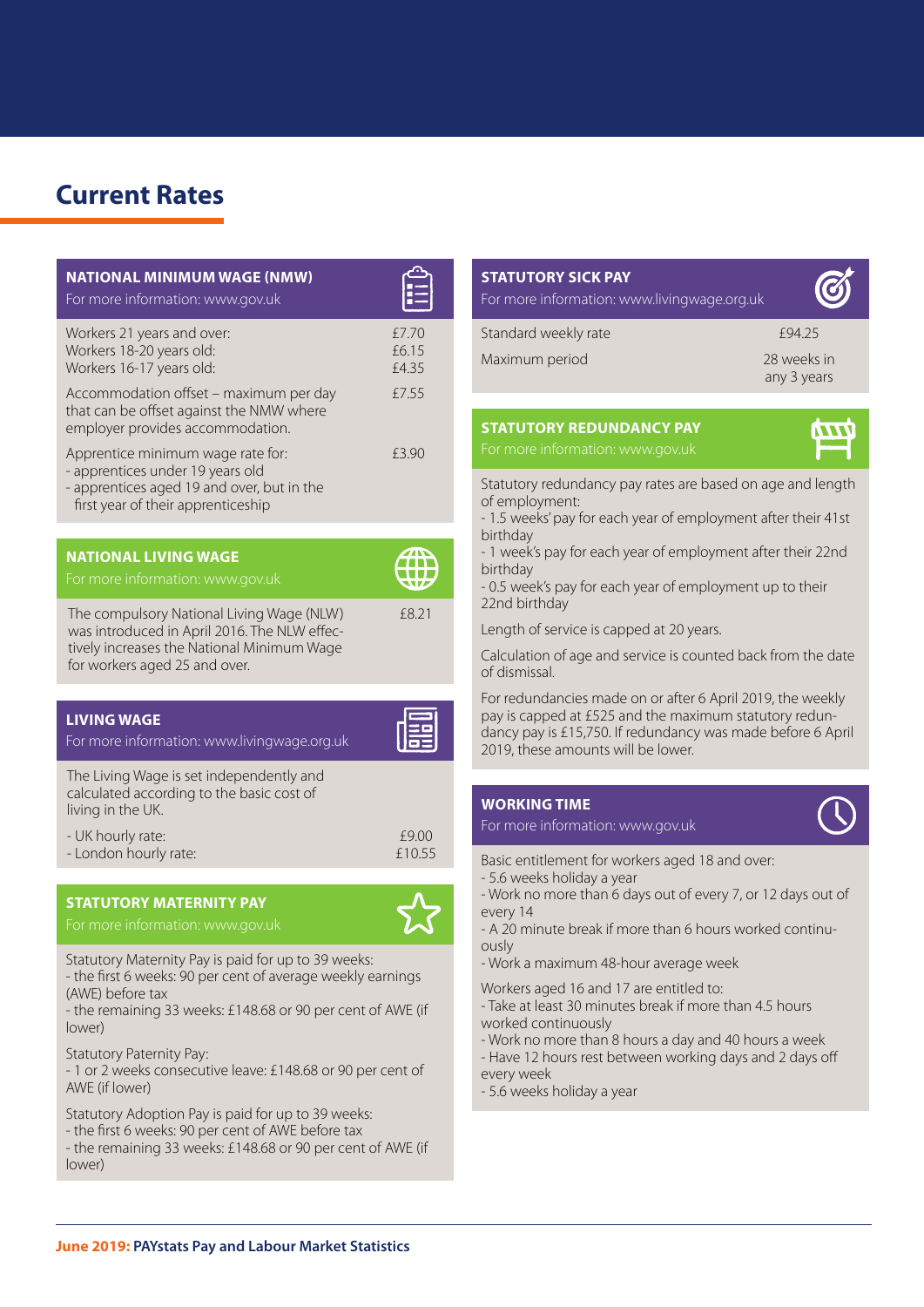



## Do you want to reduce the time and resources required to manage your pay review process?

Our customers tell us they spend as many as 500 hours each year managing their pay review, largely through cumbersome and unsecure spreadsheet methods. Factor in the time it takes line managers to agree and communicate their decisions to HR and you can see why a review plays such a large part in the HR calendar.

PAYreview allows you to manage and track your pay review much more easily, enabling you to focus more on the review outcomes, rather than the process.

Visit **www.paydata.co.uk** to find out how PAYreview helped Alliance Healthcare reduce the time they spend administering their annual pay review by 50%.

## **Why use PAYreview?**

PAYreview has been designed by, and for, HR professionals to be:



**Simple**

PAYreview is straightforward and logical for all users.

## **Efficient**

PAYreview's intuitive and easy to use format offers significant time and cost efficiencies.





Replacing the need to distribute and collate numerous spreadsheets, your data is held centrally on a world-class hosting platform, which utilises leading edge security.

## **Global**

PAYreview is global and designed for organisations that operate in geographically diverse labour markets.

To request demo or to discover more about how Paydata's PAYreview software can help you manage your pay review more efficiently, please contact us today on **+44 (0)1733 391 377** or via **info@paydata.co.uk.**